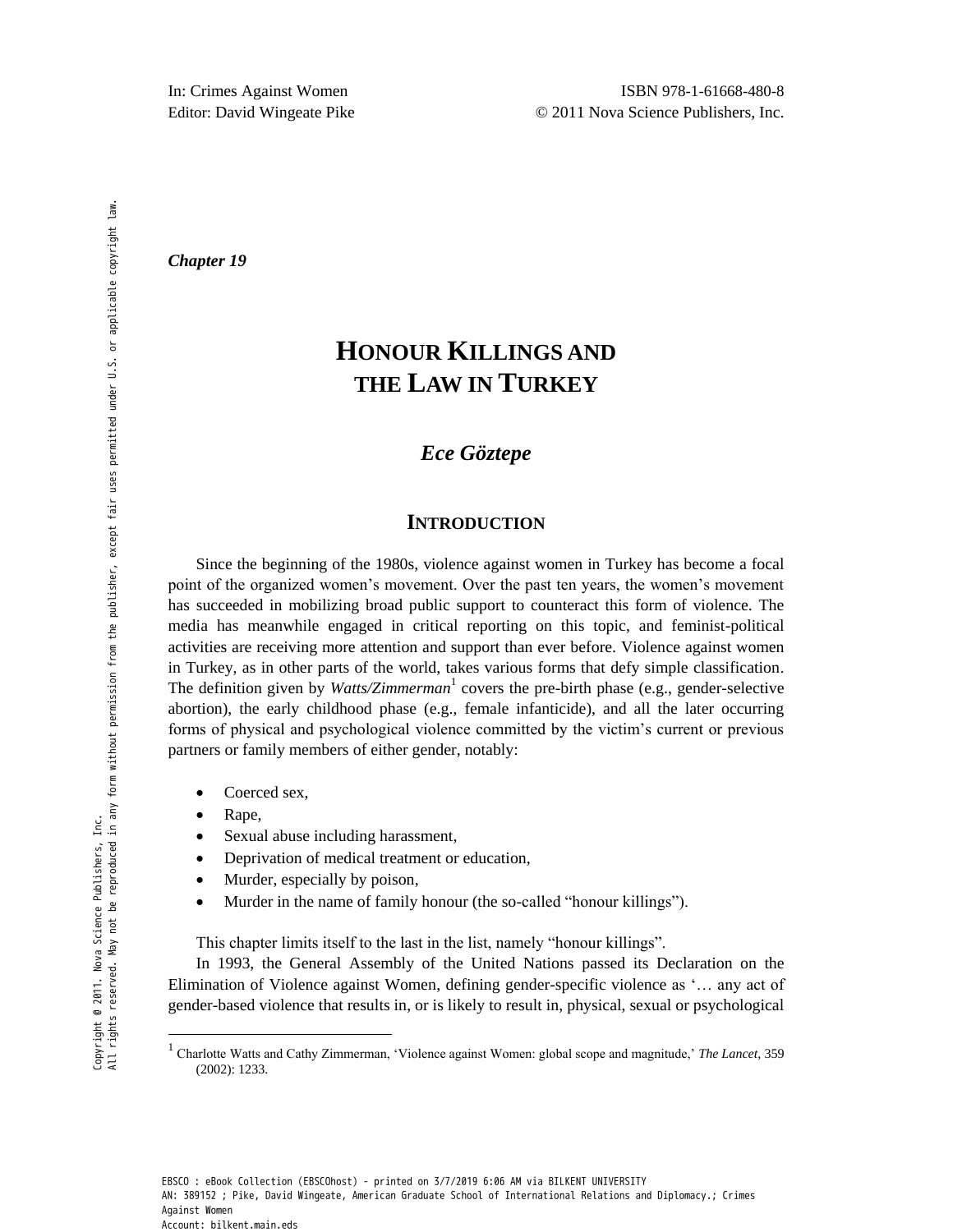harm or suffering to women, including threats of such acts, coercion or arbitrary deprivation of liberty, whether occurring in public or in private life<sup> $2$ </sup>.

In Turkey, honour killings, which constitute concrete acts of violence against women, respond to a wide variety of motives, notably: an out-of-wedlock pregnancy, a marriage unaccepted by the family, a love affair outside of marriage, a visit to a cinema in the company of friends, a love message to a current or potential lover, rumours of dishonourable conduct, the wish to divorce, the forfeiture of a woman's honour after rape. The distinguishing feature of honour killings is the concept of family honour–irrespective of whether the woman is married or single. Within the concept, not only closely related family members, including half-brothers and half-sisters, but also distant relatives can become honour 'safeguards'. It is important furthermore to understand that honour killings are not limited to fundamentalist Islam and feudal society structures to be found in the south-eastern regions of Turkey. The fact that honour killings are committed among many Turkish migrant families in Europe and that family honour is now the primary motive for violent acts against women in large Turkish cities, despite modern economic living standards, shows why a simple socio-economic or religious explanation for honour killings is not sufficient.<sup>3</sup>

This chapter, while not attempting a sociological analysis of the causes of these  $acts<sup>4</sup>$  or of the counter-measures employed,<sup>5</sup> examines the laws regarding murder committed in the name of honour and the exculpatory clauses that remain in the Turkish Penal Code after the 2005 reform. A comparison will be made with the norms of the former Penal Code, while public opinion and decisions of the Court of Appeal will also be examined.

# **CONFLICTING INTERPRETATIONS OF THE PREVIOUS PENAL CODE (1926-2005)**

The previous Penal Code placed crimes against the sexual integrity of women and children (rape, sexual coercion, sexual abuse, kidnapping for sexual motives, etc.) under the title ‗Crimes against public morality and the family.' As such, the concept of honour was made out to be a public good that sought to protect not only the interests of the individual but also the interests of all members of the family affected by the action. This interpretation held sway from the time of the enactment of the previous law in 1926 until the new penal code went into effect on 1 June 2005.

Article 462, which was finally removed in July 2003 in order to satisfy the EU legal adaptation, served as the standard norm relating to honour killings. The norm carried the

-

<sup>&</sup>lt;sup>2</sup> 'Article 1 of the Declaration on the Elimination of Violence against Women,' UN General Assembly Resolution 48/104 of 20 December 1993.

<sup>&</sup>lt;sup>3</sup> See also Purna Sen et al., 'Violence against Women in the UK (CEDAW Thematic Shadow Report 2003),' Womankind Worldwide[, http://www.womankind.org.uk/upload/CEDAW-report.pdf,](http://www.womankind.org.uk/upload/CEDAW-report.pdf) p. 23.

<sup>4</sup> See for such analysis: Ayhan Sev'er and Gökçe Yurdakul, [‗Culture of Honour, Culture of Change.](http://www.utsc.utoronto.ca/~socsci/sever/pubs/culture_of_honour.pdf) A Feminist Analysis of Honour Killing[s in Rural Turkey,](http://www.utsc.utoronto.ca/~socsci/sever/pubs/honorkillings.html)' *Violence Against Women Journal* 7 (2001): 966-1000; Radhika Coomaraswamy, 'Integration of the Human Rights of Women and the Gender Perspective,' UN Economic and Social Council, E/CN.4/2002/83, 31 January 2002; Ayhan Sev'er, 'In the name of fathers: Honour Killings [and some examples from south-eastern Turkey,'](http://www.utsc.utoronto.ca/~socsci/sever/pubs/name_of_fathers.pdf) *Atlantis* 30 (2005):129-145; Yakin Ertürk, 'Implementation of General Assembly Resolution 60/251 of 15 March 2006 entitled "Human Rights Council",' UN General Assembly, A/HRC/4/34/Add.2, 5 January 2007. 5

See among others, Filiz Kardam, 'The Dynamics of Honor Killings in Turkey. Prospects for Action,' UNDP/UNFPA, November 2005.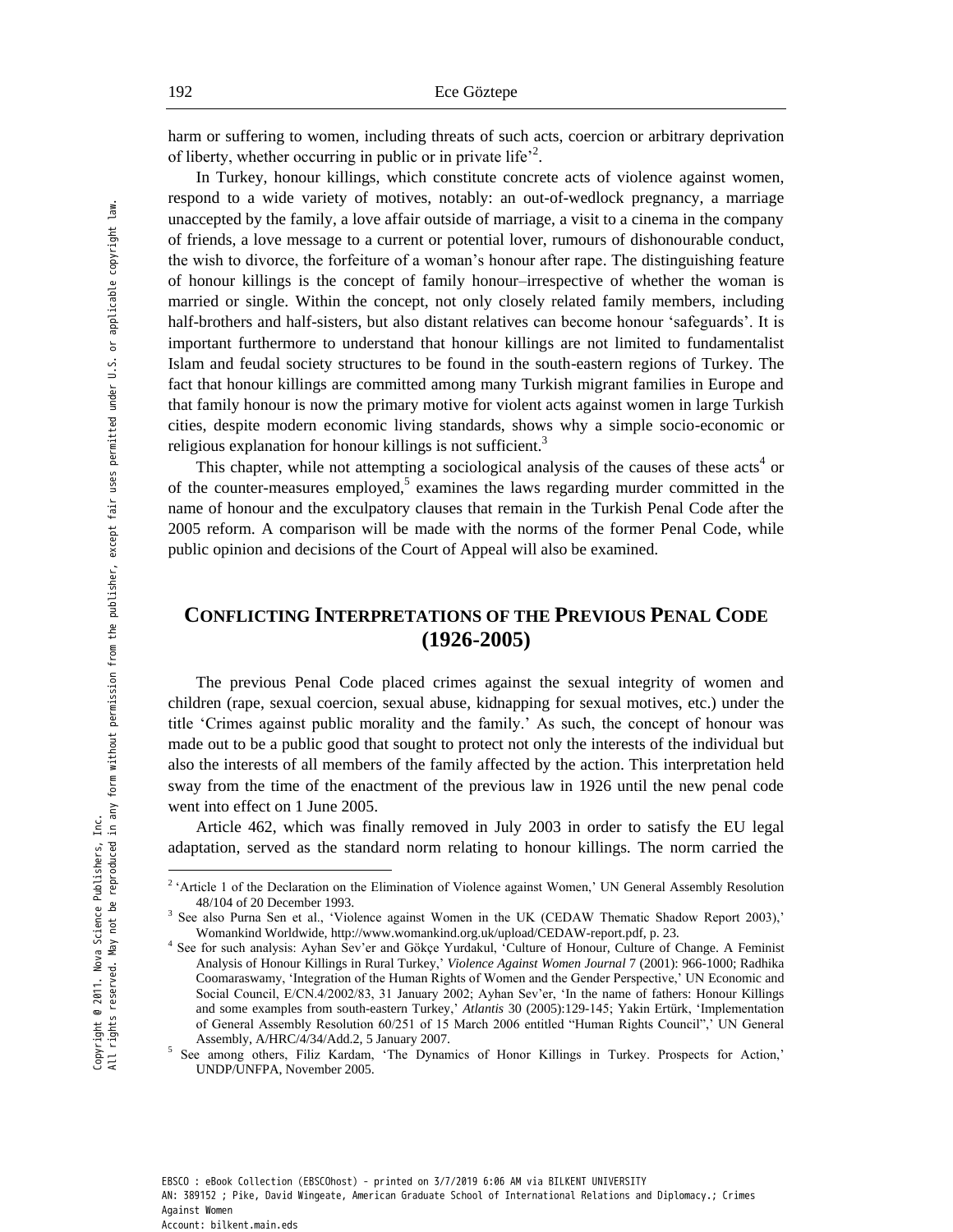subtitle ‗*in flagranti* situation: exceptional, severe provocation' (a special norm of *unjust provocation* in §51 of the Penal Code) and allowed for sentence reduction for homicide and assault and battery crimes in *in flagranti* situations. These crimes could be committed against wives or husbands, sisters (but not brothers), or descendants of the assailant or partners of the above. Only wives or husbands, parents and sibling–independent of their gender – could benefit from the sentence reduction. An additional element of that crime was the direct *in flagranti* situation, in which the timeframe might be extended from the moment before or after sexual intercourse, as long as there was no doubt about the deed. It did not matter whether the victims of the crime were married or single. According to this rule, the sentence would be reduced to 1/8 the normal penalty, since the law considered the *in flagranti* situation as an exceptional, severe provocation for the offender.

Some authors claim that extramarital sexual intercourse on the part of adult unmarried daughters or sisters did not in that period constitute an unlawful act and should not, therefore, be considered as unjust provocation. In the case of adultery, laws concerning unjust provocation should have applied, which in reality invalidated a special rule such as  $§462^\circ$ .<sup>6</sup> Of particular interest is the creation of a direct link between §462 and unjust provocation, which were understood as interlinked norms, as a general rationale for mitigating guilt  $(\S 51)$ .<sup>7</sup> Thus, a crime 'committed out of rage and pain over an unjust provocation' (§51) is linked with the honour concept relating to the family as well as the sexual autonomy of individuals.<sup>8</sup>

This perspective was also adopted by the Court of Cassation. Instead of applying the special rule of §462, the general sentence reduction rule (§51) was applied in principle, and in crimes in the name of honour an automatic sentence reduction was carried out. This is connected not least with the widely held understanding of provocation and the closely linked concept of honour in judicial opinion. The facts that most victims are female and most offenders are male suggests that female sexuality both within and outside marriage are understood to be a family good, a guiding societal principle of morally permissible behaviour. The decisions of the Court of Cassation (Yargitay) between 1975 and 2003, which were chosen because of the application of (as well as reference to) §51 and §462, point clearly to this connection. In the resulting jurisdiction, the concept of honour is not viewed in connection with religion, but rather indicates culturally specific forms of gender roles in which women are assigned moral behavioural models.

A broad definition of honour killing has been used for this analysis of jurisdiction of the Court of Cassation. Briefly summarized, the criteria can be presented as follows:

 The victims were killed by family members, understood in a very broad sense. Here the perspective of the perpetrator is especially noteworthy. In one case, the General

-

<sup>6</sup> Sahir Erman and Çetin Özek, *Ceza Hukuku Özel Bölüm. Kişilere Karşı İşlenen Suçlar (Penal Code Special Part. Crimes Against Persons)* (İstanbul: Alfa, 1994), 154.

<sup>7</sup> §51 of the former Turkish Penal Code: ‗If someone perpetrates a crime under the influence of rage or severe suffering produced by an unjust provocation and such crime is found to require punishment of death, he or she is sentenced to the grave punishment of life imprisonment, ...' (even though the authors used the term ‗unlawful provocation' it seems more proper to use the term ‗unjust' regarding the jurisdiction of the Court of Cassation. See for the English translation of the Penal Code regulations ‗The Success of the Campaign for the Reform of the Turkish Penal Code From a Gender Perspective' (Summary Outcome Report), p. 7. [\(http://www.wwhr.org\)](http://www.wwhr.org/) (last accessed 11 February 2007). (Emphasis added by author).

<sup>8</sup> See Faruk Erem, *Türk Ceza Kanunu Şerhi. Özel Hükümler Cilt. 3 (Comment on Turkish Penal Code. Special Part, Vol. 3)* (Ankara: Seçkin, 1993), 2132.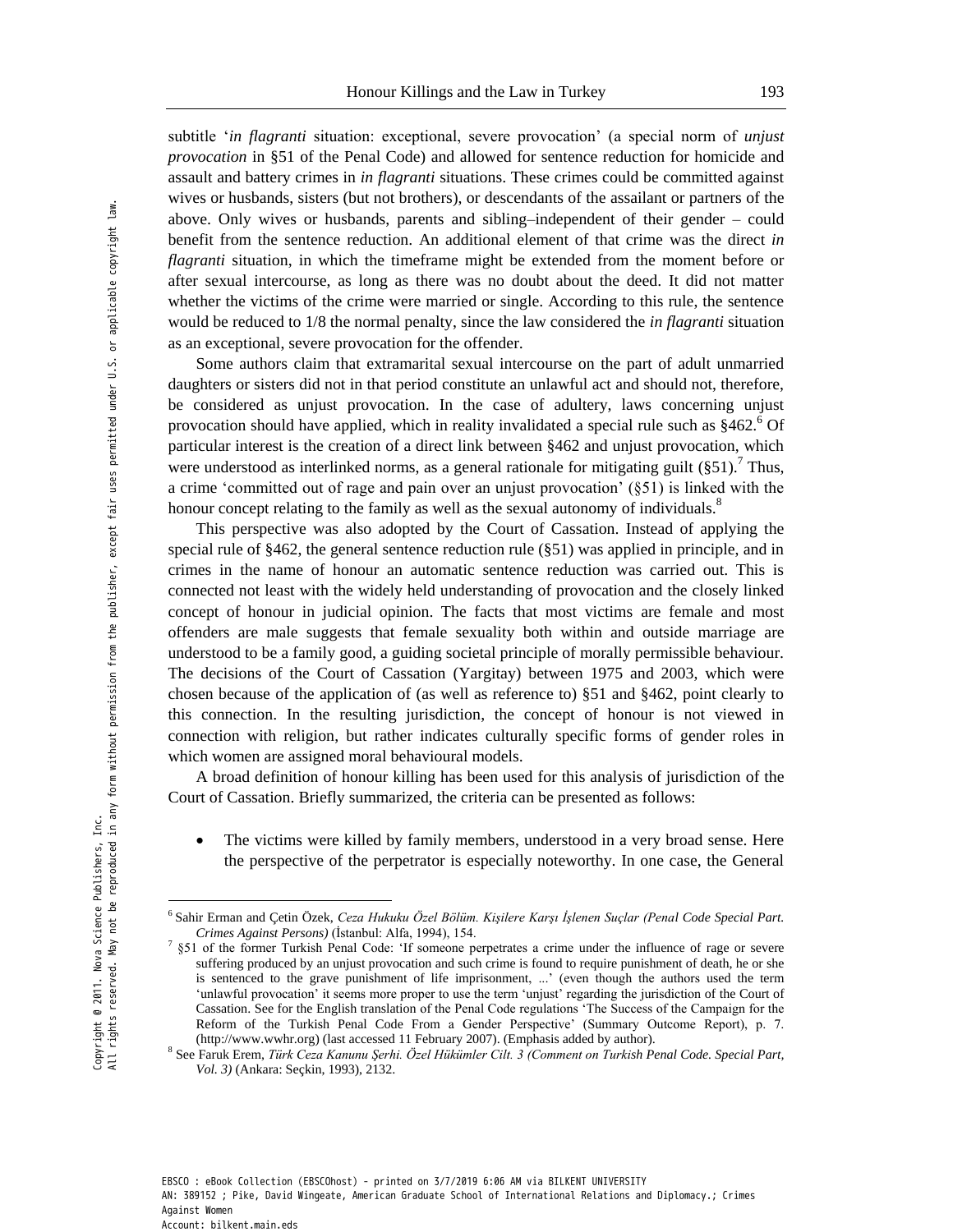Criminal Division of the Court of Cassation granted sentence reduction to a man who lived on the same street and came from the same small town as the girls who were molested, since he – as a 'countryman' (in this sense, 'part of the larger family') – had suffered significant pain and rage resulting from the dead man's assault on the girl. $9$ 

- Although the majority of victims of honour killings are women, their partners or, in the above-mentioned case, their molesters can also be victims. Since the 'honour of the woman' as the subject of protection is the focus of all these cases,  $10$  such crimes against male victims should also be considered as honour killings.
- The perpetrators were not restricted by age or gender since, although most of them are male and generally minors, there are also cases in which women committed the crime. Particularly in the case of honour killings determined by the tribal council or family assembly, minors are often contracted since they receive reduced sentences due to their age. However, neither a formal decision by a tribal council or family assembly nor the young age of the offender is a decisive criterion.

The established jurisdiction of the Criminal Division of the Court of Cassation defined unjust provocation (§51) as a crime of the perpetrator, which he/she committed under the influence of rage and pain, without premeditation.<sup>11</sup> However, despite an attempt to restrict unjust provocation, the Court of Cassation interpreted this norm quite broadly in connection with the concept of honour and applied honour as a general, almost arbitrary justification. The Court assumed a fundamental societal consensus on the meaning of honour. Accordingly, this (fictional) consensus regarding the perpetrator-victim relationship was always applied in favour of the perpetrator and taken as justification for sentence reduction. Bearing this in mind, one cannot speak of the Court of Cassation having a forward-thinking societal function.

## **THE LEGAL FRAMEWORK FOR THE PROTECTION OF WOMEN**

The most important UN-level convention designed to level the field for men and women, namely the Convention on the Elimination of All Forms of Discrimination against Women (CEDAW) of 1979, was ratified by Turkey on 14 October 1985; the Optional Protocol of 2000 was subsequently ratified on 18 September 2002. Turkey's only reservations concerned CEDAW's Article 29, paragraph 1 and Article 9, paragraph  $1^{12}$ . The original reservations of 20 December 1985 relating to the regulations of the Turkish Civil Code were lifted following the major legal reform in 2001, when the domestic laws were modernised.

In 1995 Turkey took part in the Fourth World Conference on Women held in Beijing and continues to participate actively in the resulting Action Plan 'Beijing+5 Process and

-

<sup>9</sup> Yargıtay Ceza Genel Kurulu (General Criminal Division of the Court of Cassation), E. 1989/1-133, K. 1989/192, T. 22.05.1989, *Yargıtay Kararları Dergisi*, Cilt: XV, Sayı: 10, Ekim 1989, p. 1468-69.

<sup>&</sup>lt;sup>10</sup> Exceptionally, women set a measure in this case, but one cannot argue that means an equalization with men! See for discrimination in law Sandra Fredman, ‗Discrimination,'' in *The Oxford Handbook of Legal Studies*, ed. Peter Cane and Mark Tushnet (Oxford: Oxford University Press, 2005), 202-225.

<sup>&</sup>lt;sup>11</sup> General Criminal Division of the Court of Cassation, E. 2003/1-173, K. 2003/198, T. 24.06.2003; E. 1990/1-176, K. 1990/194, T. 25.06.1990; E. 1989/1-99, K. 1989/159, T. 24.04.1989; E. 1989/1-55, K. 1989/113, T. 20.03.1989; Y4.CD E. 1993/5283, K. 1993/6515, T. 05.10.1993.

<sup>12</sup> Se[e http://www.un.org/womenwatch/daw/cedaw/reservations-country.htm](http://www.un.org/womenwatch/daw/cedaw/reservations-country.htm) (accessed on 11 February 2007).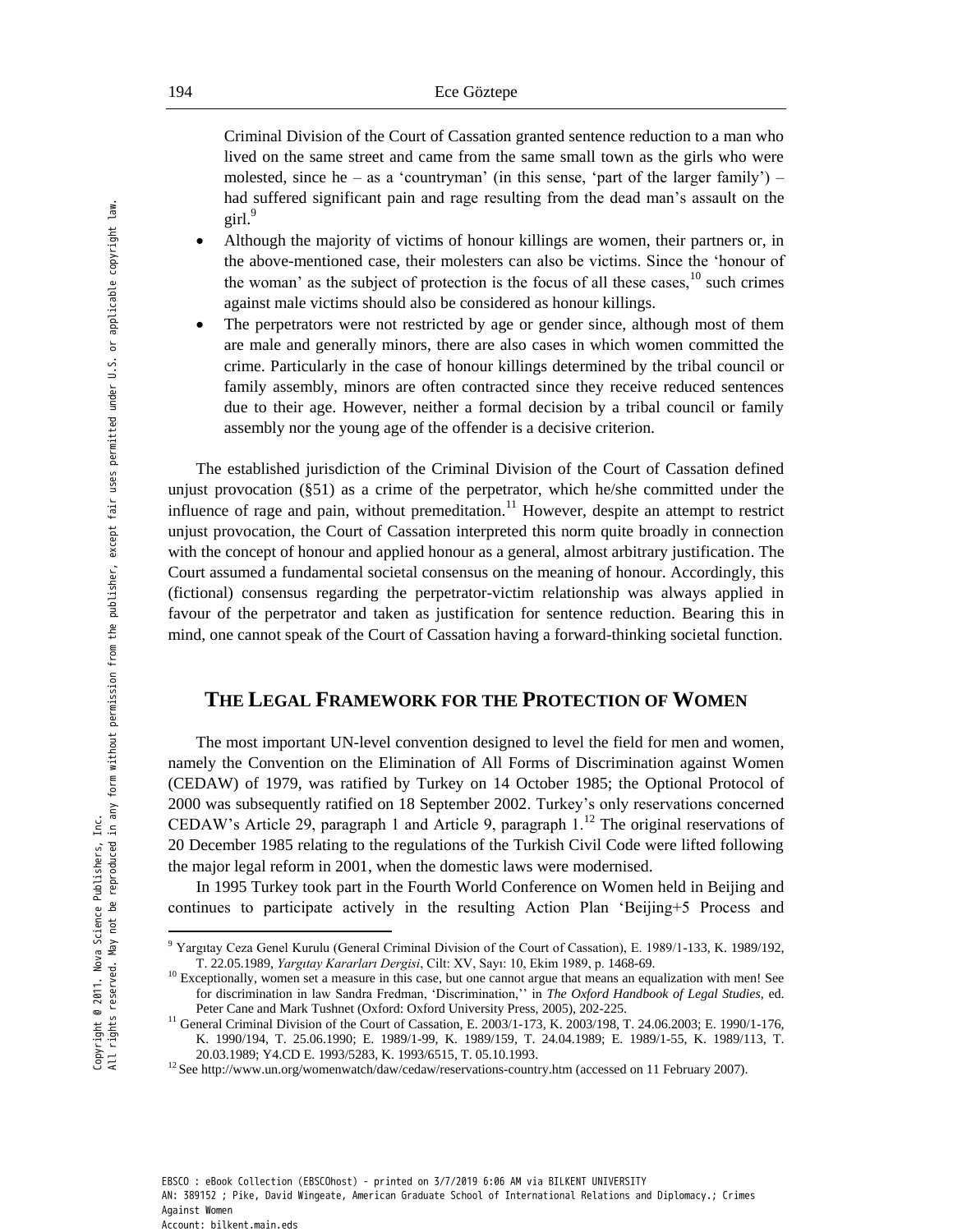Beyond.<sup>'13</sup> Within this framework, Turkey presented a report to the UN in 1997; a follow-up report promised for 2005 has not yet been delivered. The Beijing Action Plan explicitly covers violence against women in the name of tradition and clearly states that the abuse of women's rights is equivalent to the abuse of human rights.<sup>14</sup> In the UN General Assembly's Resolution of 30 January 2003, the member states were again called upon to address honour killings, to take appropriate measures, and to refuse to allow religious and cultural values as justification for such acts.<sup>15</sup>

The campaign between 2002 and 2004 of the Turkish network Women for Women's Human Rights (WWHR) for a gender-equal Penal Code reform should be considered within this framework.<sup>16</sup> The network, which included NGO representatives, lawyers, and researchers from various universities, submitted to Parliament a model bill for a penal code with full gender equality. The new version of the penal code owes much to the network's activities. However, the new regulations concerning honour killings and unjust provocation cannot yet be considered a triumph for the women's organisations.

### **THE NEW PENAL CODE (AS OF 1 JUNE 2005): §29 UND §82**

With the help of the above-mentioned campaign of the WWHR, the active efforts of some members of the Parliament, as well as public debate, the regulations on unjust provocation were changed  $(\S 29)^{17}$ , and murderous crimes in the name of 'custom' (in Turkish: *töre*) were entered into the catalogue of major-sentence crimes (§82/k).<sup>18</sup> Thus, manslaughter for custom reasons as well as killings for 'blood revenge' were classified as murder and given tougher sentences. However, the wording, the method and the lawmaker justification for the changed regulations call for caution in the application of these norms through the courts. Up to now it cannot be shown that tougher sanctions have had any impact in reducing honour killings. As such, scepticism regarding current jurisdiction is called for.

The reservation has to focus on the wording of the new norm. With help of the differentiation between 'honour killings' and 'murder in the name of "custom",' the lawmakers attempted to restrict the extent of tougher sanctions in the case of murder in the name of honour. As such, violent acts committed in the name of honour should not be completely banished from the legal system since, as shown above, the jurisdiction of the

<u>.</u>

<sup>&</sup>lt;sup>13</sup> At the 23rd special session of the General Assembly on 'Women 2000: gender equality, development and peace for the twenty-first century' which took place on 5-9 June 2000, a Political Declaration and outcome document entitled ‗further actions and initiatives to implement the Beijing Declaration and Platform for Action' was adopted. See for the assessment of the implications of the Political Declaration and 'further actions and initiatives to implement the Beijing Declaration and Platform for Action' the Report of the Secretary-General  $(A/55/341)$ .

<sup>&</sup>lt;sup>14</sup> <sup>4</sup> Actions to be taken by Governments: (g) Take urgent action to combat and eliminate violence against women, which is a human rights violation, resulting from harmful *traditional or customary practices, cultural prejudices and extremism*' (Emphasis added by author).

<sup>15</sup> UN *General Assembly Resolution No. A/RES/57/179 (30.01.2003).* 

<sup>&</sup>lt;sup>16</sup> 'The Success of the Campaign for the Reform of the Turkish Penal Code From a Gender Perspective' (Summary Outcome Report). See [http://www.wwhr.org \(](http://www.wwhr.org/)last accessed 11 February 2007).

<sup>&</sup>lt;sup>17</sup> §29 of the new Penal Code: 'A person perpetrating a crime while under the influence of emotional or physical suffering caused by an unlawful act is given punishment…' (Emphasis added by the author).

<sup>18</sup> §82 of the new Penal Code with the subtitle ‗aggravated homicide': ‗In cases where murder with intent is perpetrated, k) by motivation of custom, the perpetrator is punished with the aggravated punishment of life imprisonment.' (Emphasis added by author).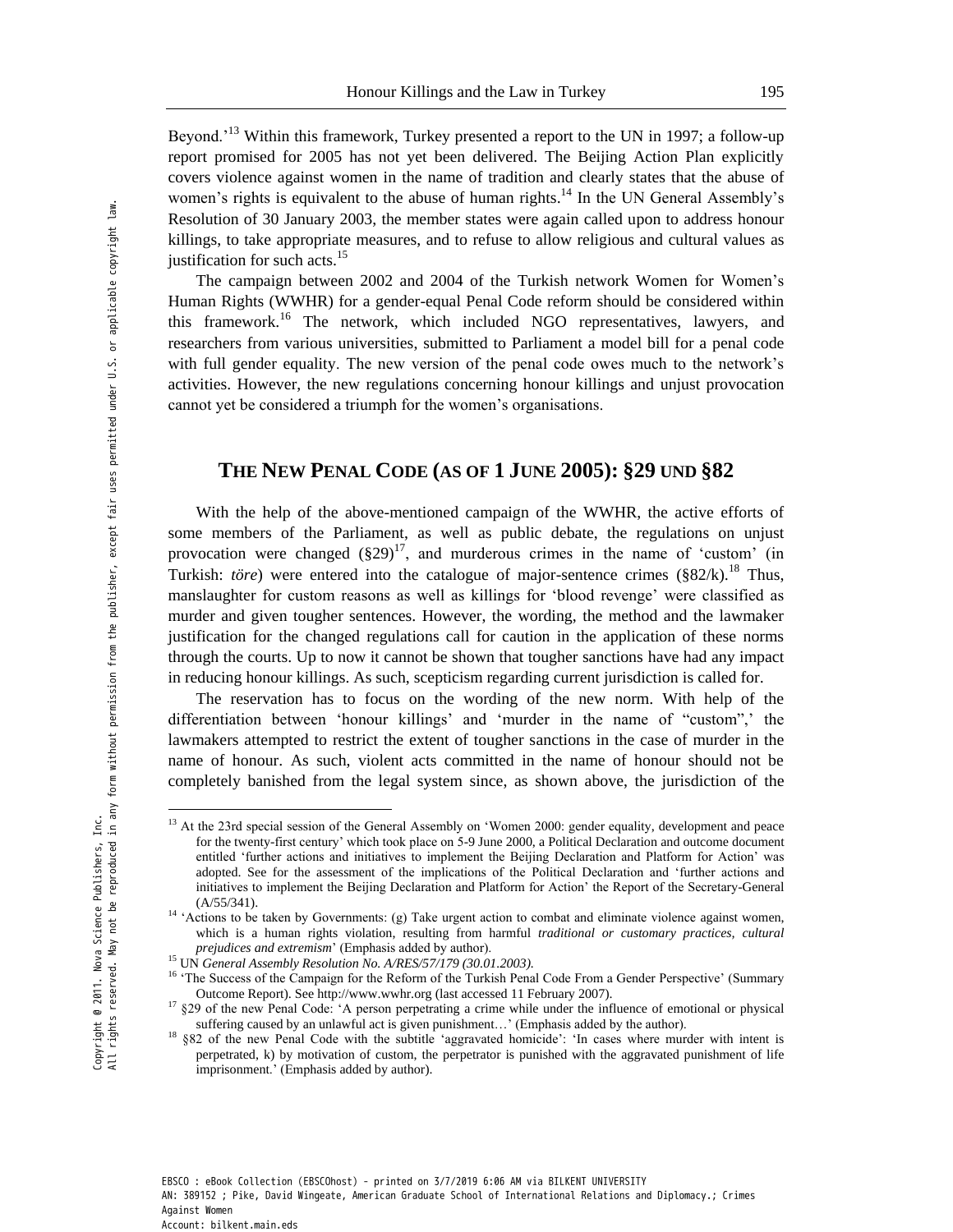Court of Cassation as well as the lawmakers consider the current honour codices of society as facts to be accepted. The explanatory statement of the lawmakers covering §29 and §82 confirm this conclusion.

According to §82/k, manslaughter in the name of ‗custom' now counts as murder. Although the representatives of women's organisations called for a more comprehensive formulation such as ‗in the name of honour,' the challenge found no ear among the lawmakers. The lawmakers' justification text for the norm-which for the application of the law is not binding, but as part of its historical interpretation will be taken into account-admits that the application of this norm is only possible ‗in the absence of an unjust provocation.' This means then that the provocation clause, contrary to hopes, will continue to be applied for murder in the name of 'custom' (as well as honour killings). This justification is supplemented through §29 and the whole connection becomes clearer.

Still unclear is what is to be understood as murder in the name of 'custom' and which elements of crime are required to determine that an act as such constitutes a murder. According to public and parliamentary discussions, a murder in the name of 'custom' requires a decision by a so-called tribal council or family assembly, which names the victim and contracts the person to carry out the killing. It remains unclear who belongs to this council or assembly and whether the gender of the victim as well as the killer is meaningful in evaluating the elements of the crime. The concept of 'custom' suggests for Turkish circumstances a feudal background, which for many judges might mean a geographic limit (mainly the south eastern part of Turkey) for murder in the name of ‗custom'. Although both types of murder are characterized by a sexuality and lifestyle imposed on rather than selfselected by women, the sexual integrity of women will not be protected fully through the rules of the new Penal Code.<sup>19</sup>

Since the new Penal Code has come into effect, new 'forms' of honour as well as ‗custom' murders have emerged. Instead of contracting a family member to commit a murder, the victims are forced into suicide, and in most cases, the circumstances surrounding the suicide are not even investigated. Although such criminal circumstances are foreseen in §84 of the Penal Code, they do not constitute aggravated murder.

According to the new rules of §29, a perpetrator can benefit from sentence reduction if the motive for the crime was of rage or pain resulting from an unlawful act. The definition of ‗unlawful act' is decisive for the application of the law. In the justification given by the lawmakers, it was revealed that honour as well as 'custom' murders (in this, both terms were used synonymously) played a major role in the reformulated rule. Thus the clause allowing sentence reduction in the case of interfamily killings was stricken. It has been further clarified that the factual circumstances surrounding a potential victim may not be deemed an unlawful act. Still, the example provided by the lawmakers makes it clear that they still hold a very specific idea of honour and that the Penal Code reform was able to offset only a small part of the abuse. According to the example presented, the perpetrator may not claim an unlawful act and provocation if the victim were no longer considered 'pure' because of rape and the family

<u>.</u>

<sup>&</sup>lt;sup>19</sup> According to one newspaper report, many perpetrators recognize the loophole in the law and use this improper differentiation to their benefit. In an actual case, 20-year-old Gülistan Gümüş fled from her husband and sought shelter at her parents' home. When her husband came to her parents' house with seven of his relatives, Gülistan hid in a chest in which she was shot numerous times. In his defence, the husband claimed he had committed the murder in the name of ‗honour', in which ‗custom' had played no role. Therefore, his crime could not, according to §82, be considered as aggravated murder (*Radikal*, 21.12.2006).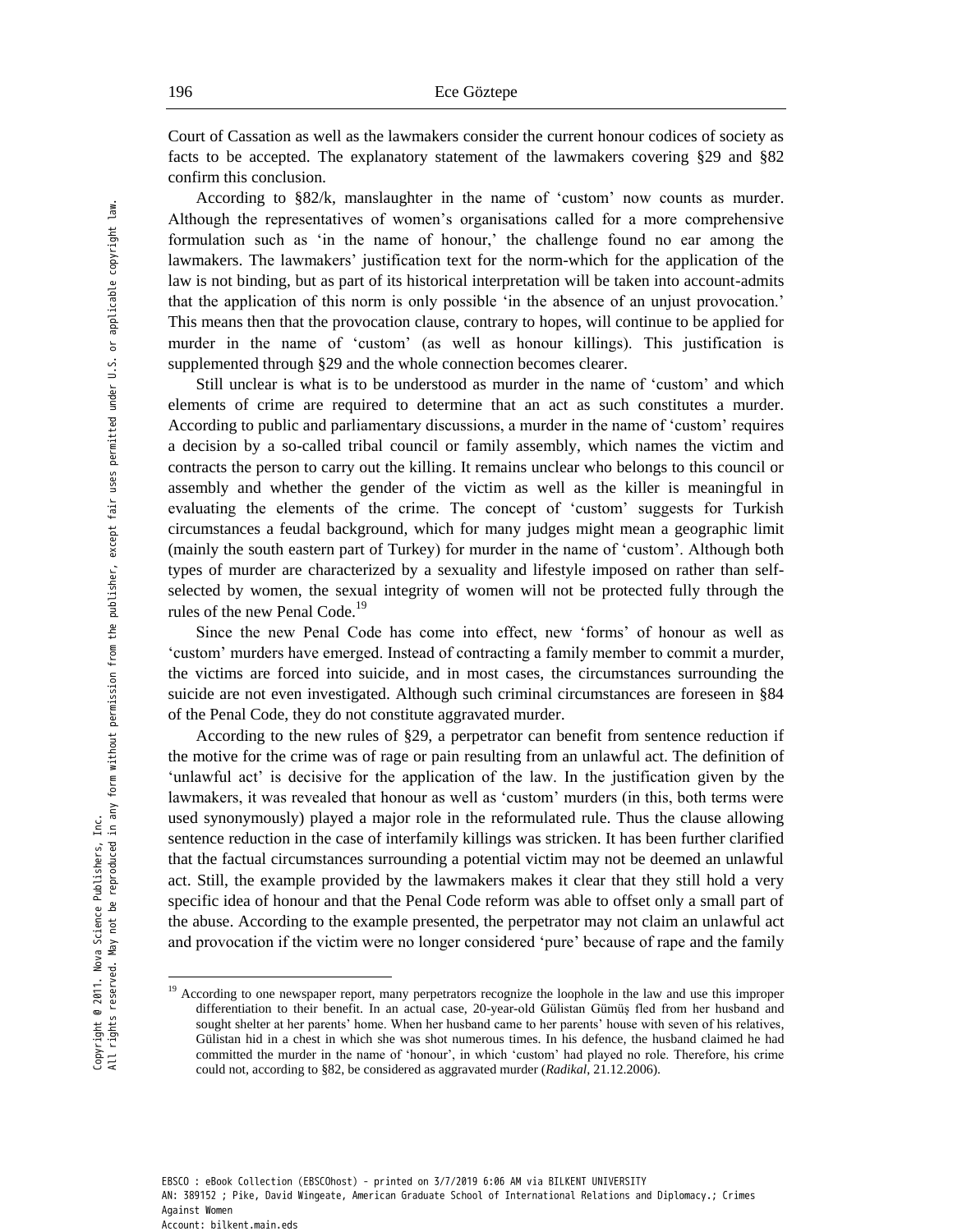felt itself under attack because of these circumstances, since the rape itself was not an act targeted *directly against the perpetrator*. The killing of a female family member who is rendered 'dishonourable' after being raped is therefore not covered by  $\S29$ . However, if an unlawful act (by which is meant an *unjust act* as in the former Penal Code) has been directed against the perpetrator, the possibility is presented to apply this norm. The logical conclusion of this justification would be that adultery, out-of-wedlock sexual relationship or a women's request for divorce could be understood as *unlawful* behaviour having a direct impact upon the perpetrator. The above-mentioned Court of Cassation decisions support such an assumption.

Given that the norms have been applied only in the first instances of jurisprudence since the new Penal Code took effect on 1 June 2005, and no Court of Cassation decision has been reached, it remains to be seen whether the Court will develop a more progressive opinion on the question of the concept of honour.

#### **CONCLUSION**

That murder in the name of 'custom' has been classified as an aggravated crime in the new Penal Code is a welcome development. Still, in light of the fact that the main focus of penal regulations should lie in the prevention of all violence against women, the more general concept of ‗honour killings' must also be considered in the law.

In order to guarantee the effective application of such a norm, a clear provision about the connection with unjust provocation should be foreseen  $(\S 29)$ . A clear prohibition of the application of the sentence reduction norm in all cases making reference to the concept of honour would ensure sufficient clarity, because, up to now, even actions that are not crimes or unlawful civil actions have been deemed unlawful behaviour. But legal norms alone cannot effect a change in societal attitudes. Only through interdisciplinary collaboration on various levels (from politics to social work to the courts) can the societal honour code as an excuse for violence against women be combated.

#### **REFERENCES**

- Coomaraswamy, Radhika. "Integration of the Human Rights of Women and the Gender Perspective. Violence Against Women, Report of the Special Rapporteur on violence against women, its causes and consequences." *UN Economic and Social Council, E/CN.4/2002/83, 31 January 2002*.
- Dönmezer, Sulhi. *Kişilere ve Mala Karşı Cürümler (Crimes against Persons and Objects)*. İstanbul: İÜ Hukuk Fakültesi, 1990.
- Erem, Faruk. *Türk Ceza Kanunu Şerhi. Özel Hükümler (Comment on Turkish Penal Code. Special Part)*, Vol. 3. Ankara: Seçkin, 1993.
- Erman, Sahir, and Çetin Özek. *Ceza Hukuku Özel Bölüm. Kişilere Karşı İşlenen Suçlar (Penal Code Special Part. Crimes Against Persons)*. İstanbul: Alfa, 1994.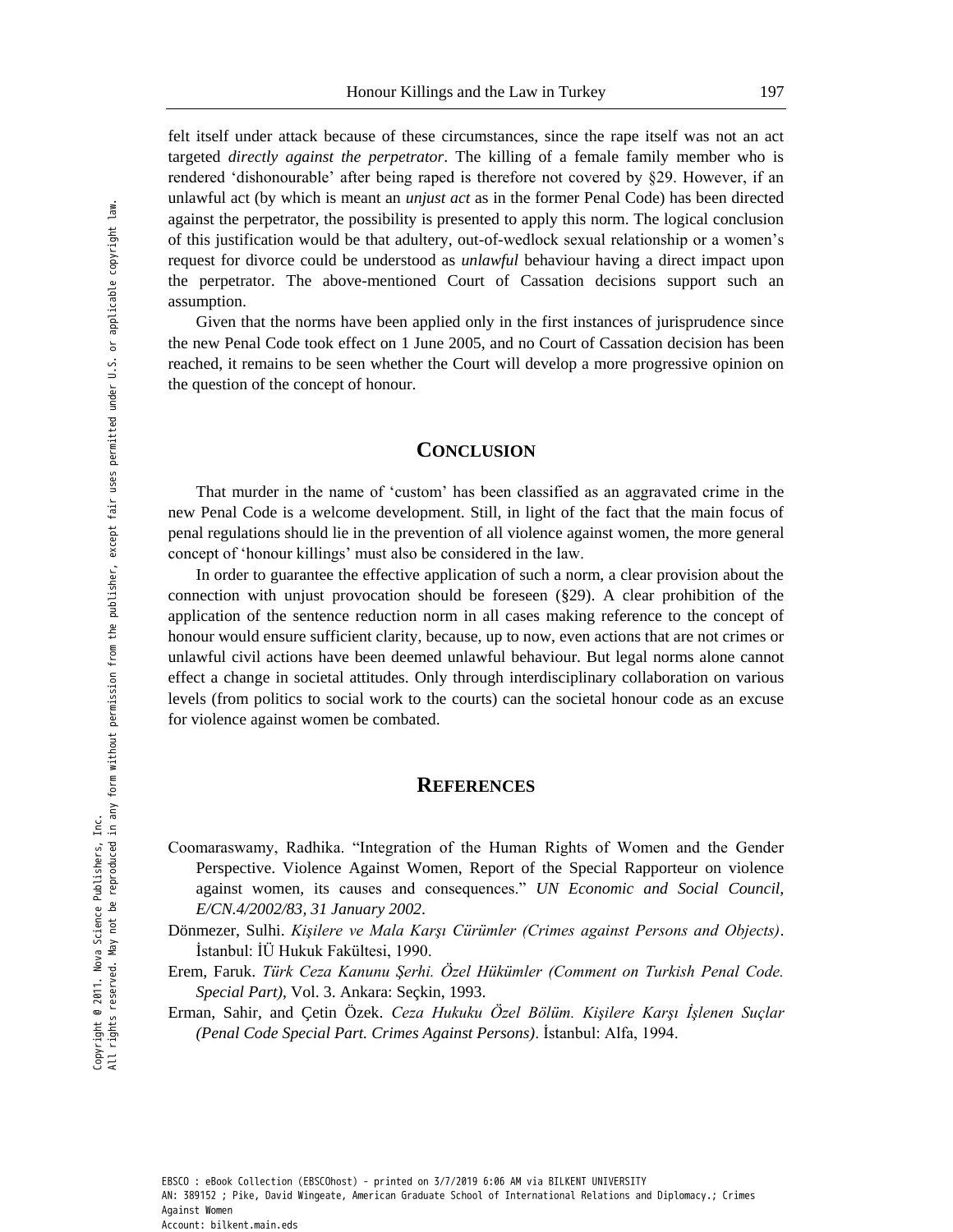- Ertürk, Yakın. "Implementation of General Assembly Resolution 60/251 of 15 March 2006 Entitled "Human Rights Council". Report of the Special Rapporteur on violence against women, its causes and consequences, Mission to Turkey." UN General Assembly, *A/HRC/4/34/Add.2, 5 January 2007*.
- Fredman, Sandra. "Discrimination." In *The Oxford Handbook of Legal Studies*, edited by Peter Cane and Mark Tushnet, 202-225. Oxford: Oxford University Press, 2005.
- Göztepe, Ece. ―‗Namus Cinayetleri'nin Hukuki Boyutu: Yeni Türk Ceza Kanunu'nun Bir Değerlendirmesi (Legal Aspects of ‗Honour Killings': An Assesment of the new Turkish Penal Code).‖ *Türkiye Barolar Birliği Dergisi* 59 (2005): 29-48.
- Kardam, Filiz. "The Dynamics of Honor Killings in Turkey. Prospects for Action." *UNDP/UNFPA, November 2005*. [http://europeandcis.undp.org/?menu=p\\_cms/](http://europeandcis.undp.org/?menu=p_cms/%20showandcontent_id=3E9DF3A2-F203-1EE9-B57B90A9C97A1717)  [showandcontent\\_id=3E9DF3A2-F203-1EE9-B57B90A9C97A1717](http://europeandcis.undp.org/?menu=p_cms/%20showandcontent_id=3E9DF3A2-F203-1EE9-B57B90A9C97A1717) (accessed 14 August 2007).
- Kogacioglu, Dicle. ―The Tradition Effect: Framing Honor Crimes in Turkey.‖ *Differences* 15 (2004): 118-151.
- Lloyd, Moya. "(Women's) human rights: paradoxes and possibilities," Review of *International Studies* 33 (2007): 91-103.
- Savaş, Vural, and Sadık Mollamahmutoğlu. *Türk Ceza Kanunu Yorumu (Comment on Turkish Penal Code)*, Vol. 4. Ankara: Seçkin, 1995.
- Sen, Purna et. al., "Violence against Women in the UK (CEDAW Thematic Shadow Report 2003),"<http://www.womankind.org.uk/upload/CEDAW-report.pdf>(accessed 14 August 2007).
- Sen, Purna. "Development practice and violence against women." *Gender and Development* 6 (1998): 7-16.
- Sev'er, Ayhan, and Gökçe Yurdakul. "Culture of Honour, Culture of Change. A Feminist Analysis of Honour Killings [in Rural Turkey.](http://www.utsc.utoronto.ca/~socsci/sever/pubs/honorkillings.html)‖ *Violence Against Women Journal* 7 (2001): 966-1000.
- Sev'er, Ayhan. "In the name of fathers: Honour Killings and some examples from south[eastern Turkey,](http://www.utsc.utoronto.ca/~socsci/sever/pubs/name_of_fathers.pdf)" *Atlantis* 30 (2005): 129-145.
- Tellenbach, Sylvia. ―Zum neuen türkischen Strafgesezbuch (About the new Turkish Penal Code).‖ *KAS-Auslandsinformationen* 4 (2005): 76-93.
- *The Success of the Campaign for the Reform of the Turkish Penal Code From a Gender Perspective (2002-2004) (Summary Outcome Report)* [\(http://www.wwhr.org\)](http://www.wwhr.org/) (accessed 14 August 2007).
- Türkiye Büyük Millet Meclisi. ―Töre ve Namus ile Kadınlara ve Çocuklara Yönelik Şiddetin Sebeplerinin Araştırılarak Alınması Gereken Önlemlerin Belirlenmesi Amacıyla Kurulan Meclis Araştırması Komisyonu Raporu.‖ 2006. (Grand National Assembly of Turkey, Report of the Parliamentary Inquiry Commission on Searching for Honour Crimes, Reasons of and Submitting Provisions to Prevent Violence Against Women and Children, 2006).
- UN Division for the Development of Women. "Violence against women: a statistical overview, challenges and gaps in data collection and methodology and approaches for overcoming them.‖ Expert Group Meeting (11-14 April 2005), http:/[/www.un.org/](http://www.un.org/%20womenwatch/daw/egm/vaw-stat-2005/index.html)  [womenwatch/daw/egm/vaw-stat-2005/index.html](http://www.un.org/%20womenwatch/daw/egm/vaw-stat-2005/index.html) (accessed August 14, 2007).
- UN General Assembly. "Declaration on the Elimination of Violence against Women." A/RES/48/104 (23 February 1994).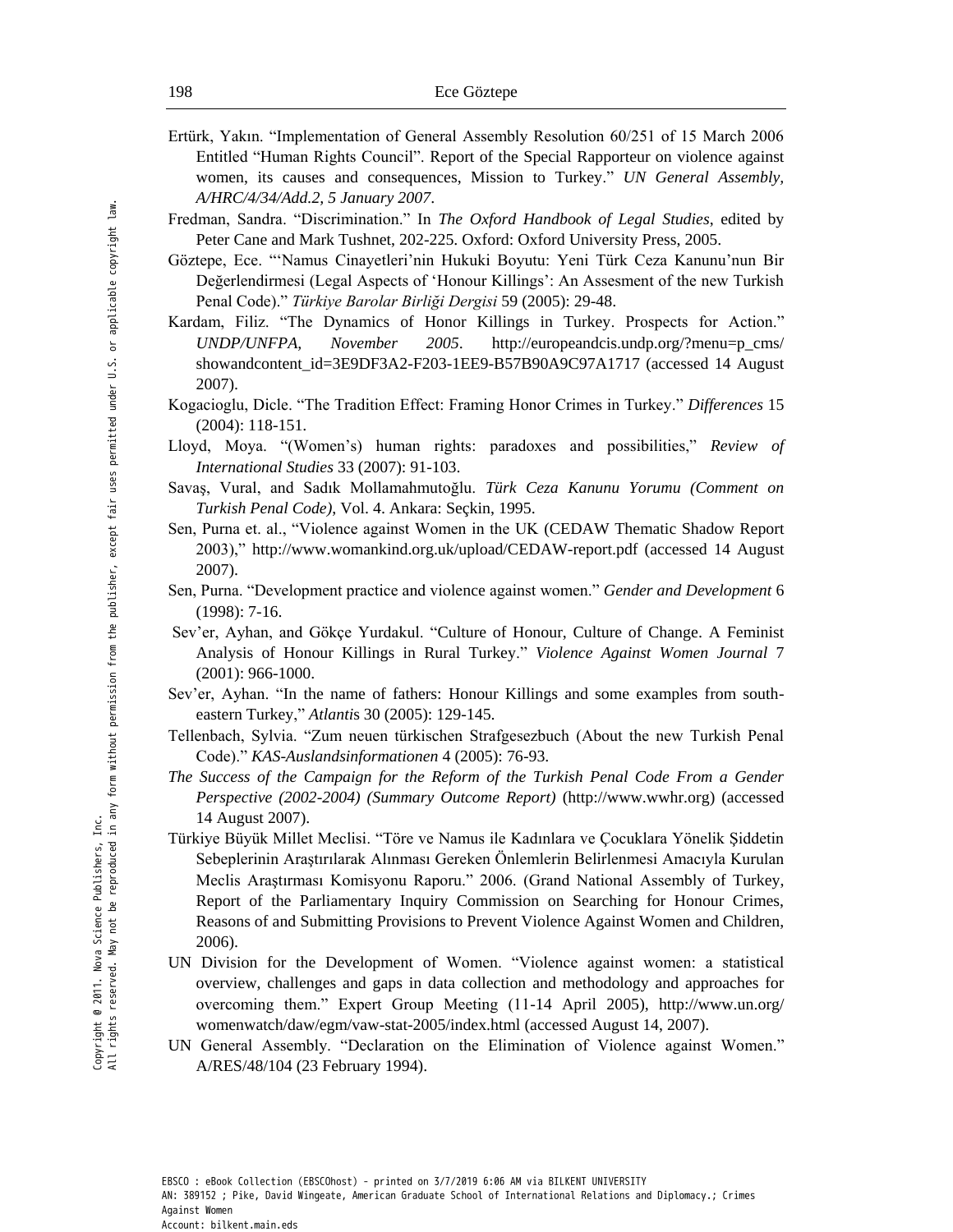- UN General Assembly. "In-depth study on all forms of violence against women. Report of the Secretary-General." A/61/122/Add.1 (6 July 2006).
- Watts, Charlotte, and Cathy Zimmerman. "Violence against Women: global scope and magnitude.‖ *The Lancet,* 359 (2002): 1232-1237.